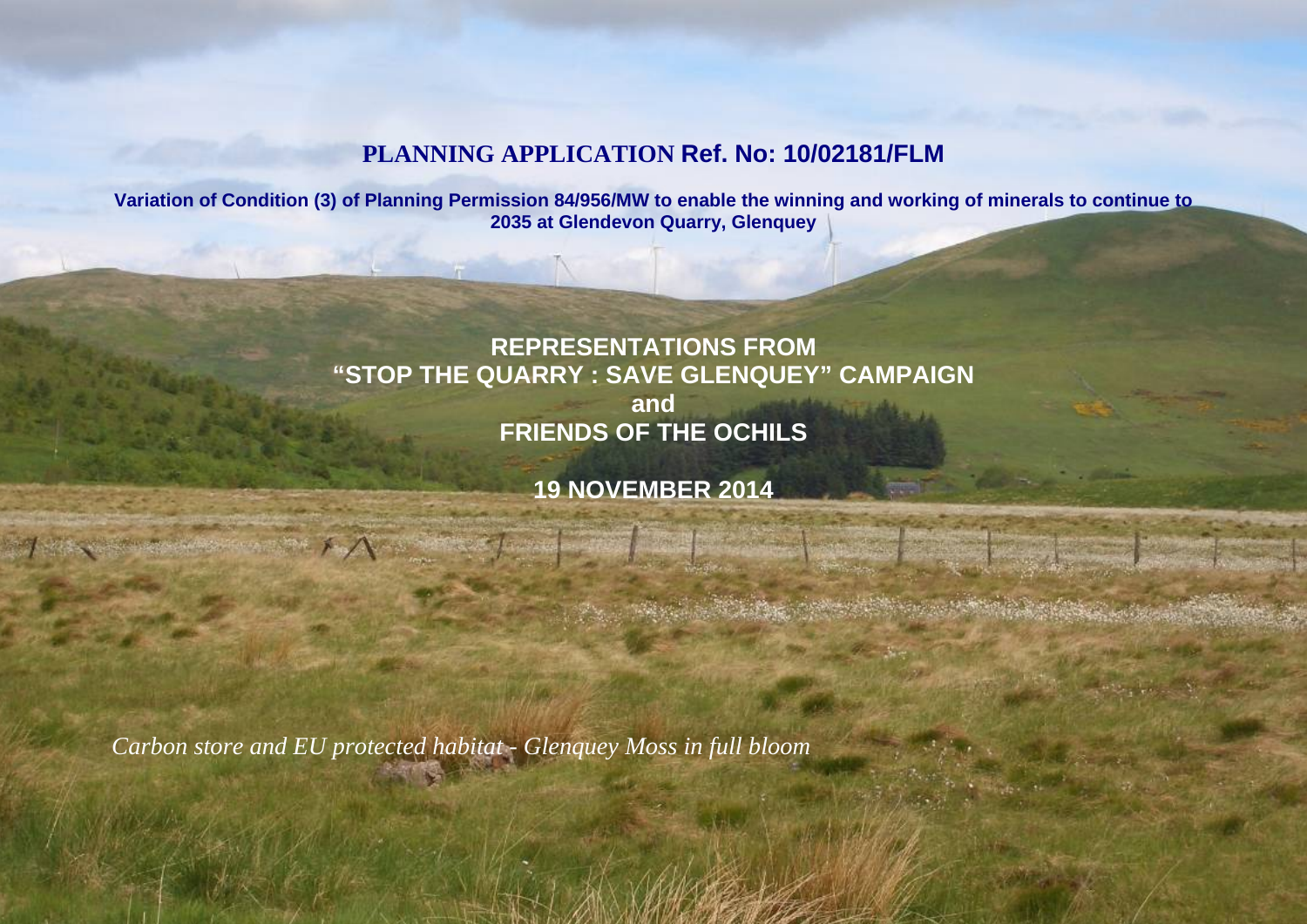- 1. **GLENQUEY MOSS** is a small, but very significant, peatland habitat situated at the centre of scenic Glen Devon, one of the "Gateways to Perthshire" through the centre of the Ochil Hills. We are deeply concerned about the survival of Glenquey Moss as a living ecosystem, a peatland carbon store and a unique geodiversity site. If this application is approved, it will lead to the unjustified loss of a priority habitat under Annex I of Council Directive 92/43/EEC and a species under Annex I of Council Directive 2009/147/EC.
- 2. We appreciate that under the law you are required to determine this application in accordance with the Development Plan, unless **material considerations** indicate otherwise. We believe that this application does not balance the relevant policies in the Development Plan and that there are also overriding **material considerations** favouring a refusal of this extension. An indicative list of possible Material Considerations are on the Perth and Kinross Council website at <http://www.pkc.gov.uk/article/2506/Material-considerations>
- 3. The Stevens Committee recommended that a time-limit was desirable for mineral operations because of their longterm nature and the changes in circumstance that can occur during that period. Since the *Climate Change Act* of 2009 and the subsequent *Low Carbon Scotland* report the significance of the overlying peat, as a carbon store, has become more important, since the 1984 permission, than the underlying gravel. We are now awaiting a *National Peatland Plan* from Scottish Natural Heritage to give guidance on the conservation and management of peatlands. Since the EU Habitats Directive, the value of raised and blanket bogs has been internationally-recognised as sensitive ecosystems, compared to the 1984 permission to extract gravel.
- 4. We believe you have the power under Section 42 (b) of the Town and Country Planning (Scotland) Act 1997 (as amended) to maintain the existing conditions under which the permission was previously granted i.e. for 20 years to expire in 2011. This is confirmed in paragraph 76 of the Committee Report: *"if they decide that planning permission should be granted subject to the same conditions as those subject to which the previous permission was granted, they shall refuse the application."*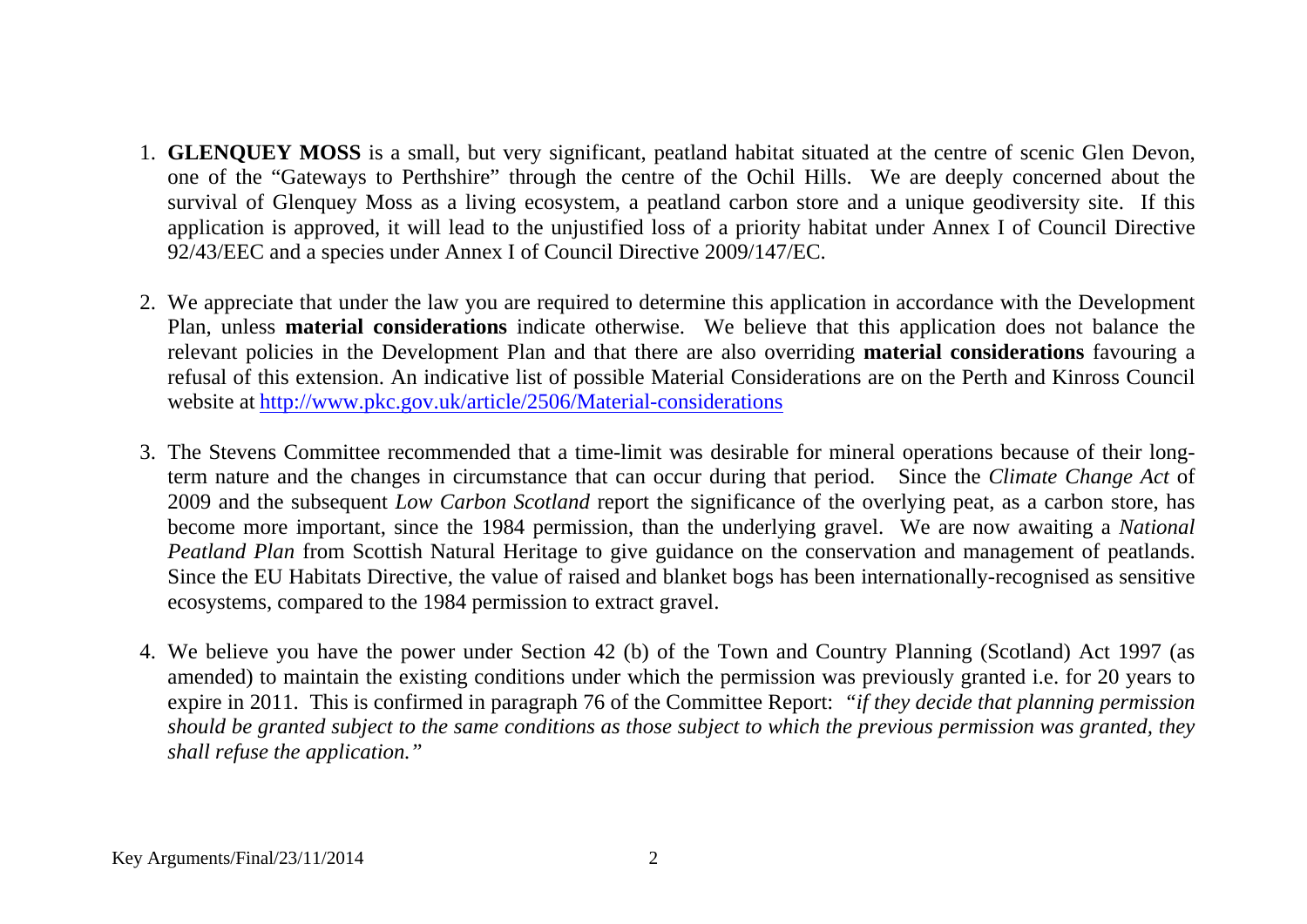### **KEY ISSUES**

- 5. The key issues involve balancing the limited economic value of the extraction of sand and gravel under the peat at Glenquey Moss against the adverse environmental impact of carbon emissions and depleted carbon storage at the site, the loss of an important geodiversity and biodiversity site and the adverse impact on tourism and local communities.
- 6. The approval of this application would result in damage to a carbon store and would go against the Climate Change (Scotland) Act 2009, the National Planning Framework (NPF3) and the Scottish Planning Policy (SPP) which are all aimed at achieving a low-carbon Scotland. Damage which might affect its status as an active raised bog/blanket bog, would breach Annex I of the EU Habitats Directive and go against the UK Biodiversity Action Plan and the Scottish Biodiversity List.
- 7. We request the refusal of this application for the following reasons:
	- It does not balance a number of key Local Development Plan policies;
	- The supporting Environmental Statement is inadequate and could result in a breach of EU legislation;
	- Several significant **material considerations** have not been adequately addressed;
	- There is also considerable doubt about the legality and status of the so-called "extant" permission;

## **LACK OF BALANCE WITH LOCAL DEVELOPMENT PLAN POLICIES**.

8. We consider that the application fails to balance a number of policies in the Development Plan. Policy 3 of the strategic TAYplan refers to "*Understanding and respecting the regional distinctiveness and scenic value of the TAYplan area through...safeguarding habitats, wetlands, carbon sinks, species and wildlife, geodiversity...and allow*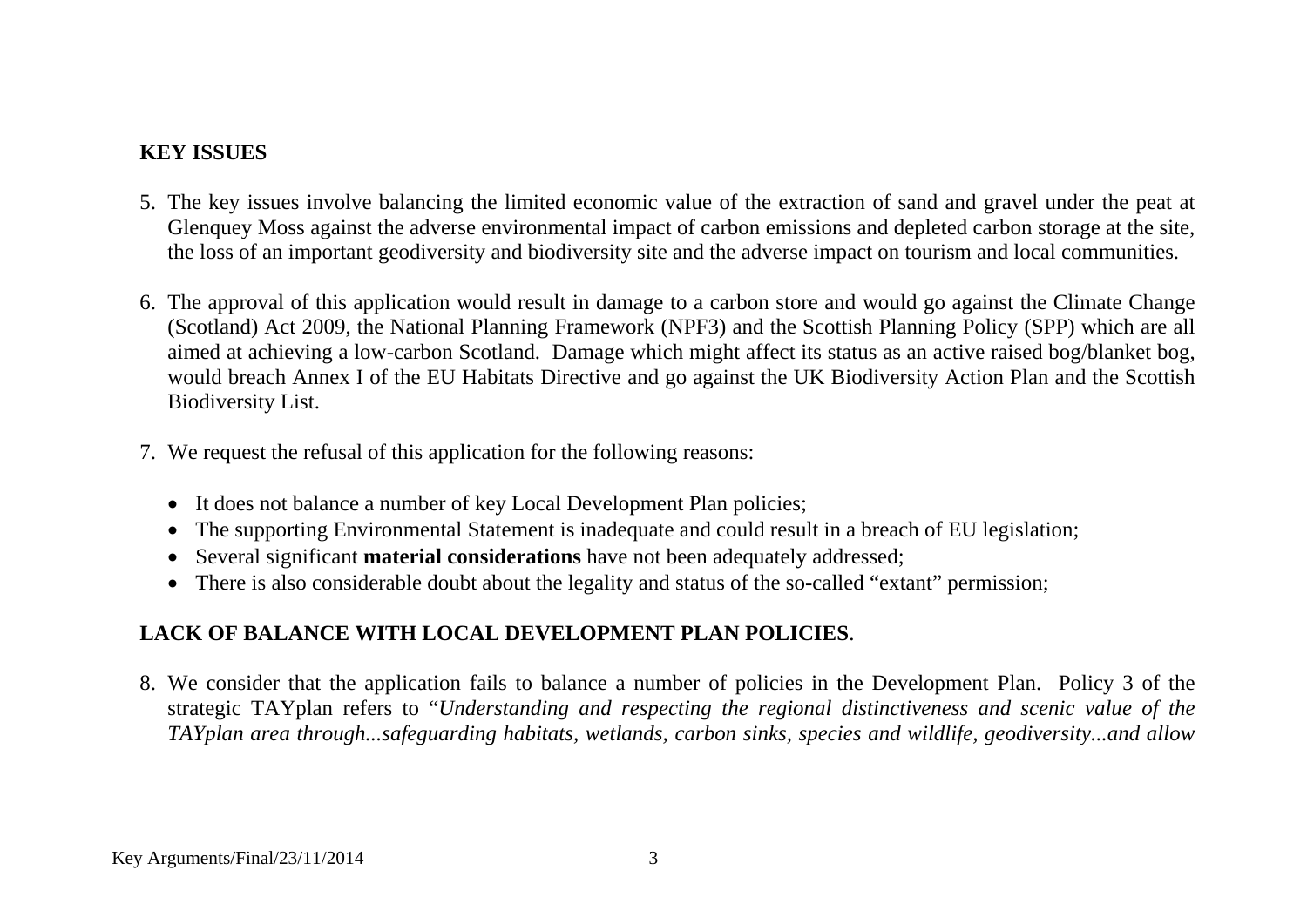*development where it does not adversely impact upon or preferably enhances these assets."* This application also fails to balance a number of policies in the Local Development Plan 2014.

- 9. **CARBON RICH SOILS: POLICY EP1A.** *The Council is committed to ensuring that development minimises disturbance to, and the loss of, carbon rich soils, including peatland, which are of value as carbon stores. Development will only be permitted on areas of undisturbed carbon rich soils, including peatland, where it has been clearly demonstrated that there is no viable alternative, or where the economic and social benefits of the development outweigh any potential detrimental effect on the environment.*
- 10.Glenquey Moss is an area of undisturbed peatland which acts as a carbon store in accordance with Scottish Government national policies. A later paragraph of this report suggests a range of viable alternative sources of sand and gravel covering the market areas likely to be supplied from Glenquey Moss. The Committee Report suggests that a quarry would directly employ 6 members of staff and support a further 10 personnel in related activities, with a potential to contribute £50 000 per annum to local business rates. It is argued that this development could, however, prejudice a significant number of other jobs and businesses in the recreation and tourism sector and would not outweigh the potential detrimental effects on the environment.
- 11.As well as being an important habitat for wildlife, bogs function as important carbon stores through the formation of carbon-rich peat. The disruption of peat on the site will result in the release of carbon into the atmosphere as carbon dioxide and re-wetting of the excavated peat is likely to lead to the release of further carbon in the form of methane. In the longer term the ability of any disturbed bog habitat to sequester carbon through the active formation of peat is likely to be lost.
- 12.In paragraph 60 of the Committee Report we note that: *"SNH is not convinced that the restoration proposed will be successful and experience elsewhere suggests that this will leave an area of dried out oxidised peat that lacks the*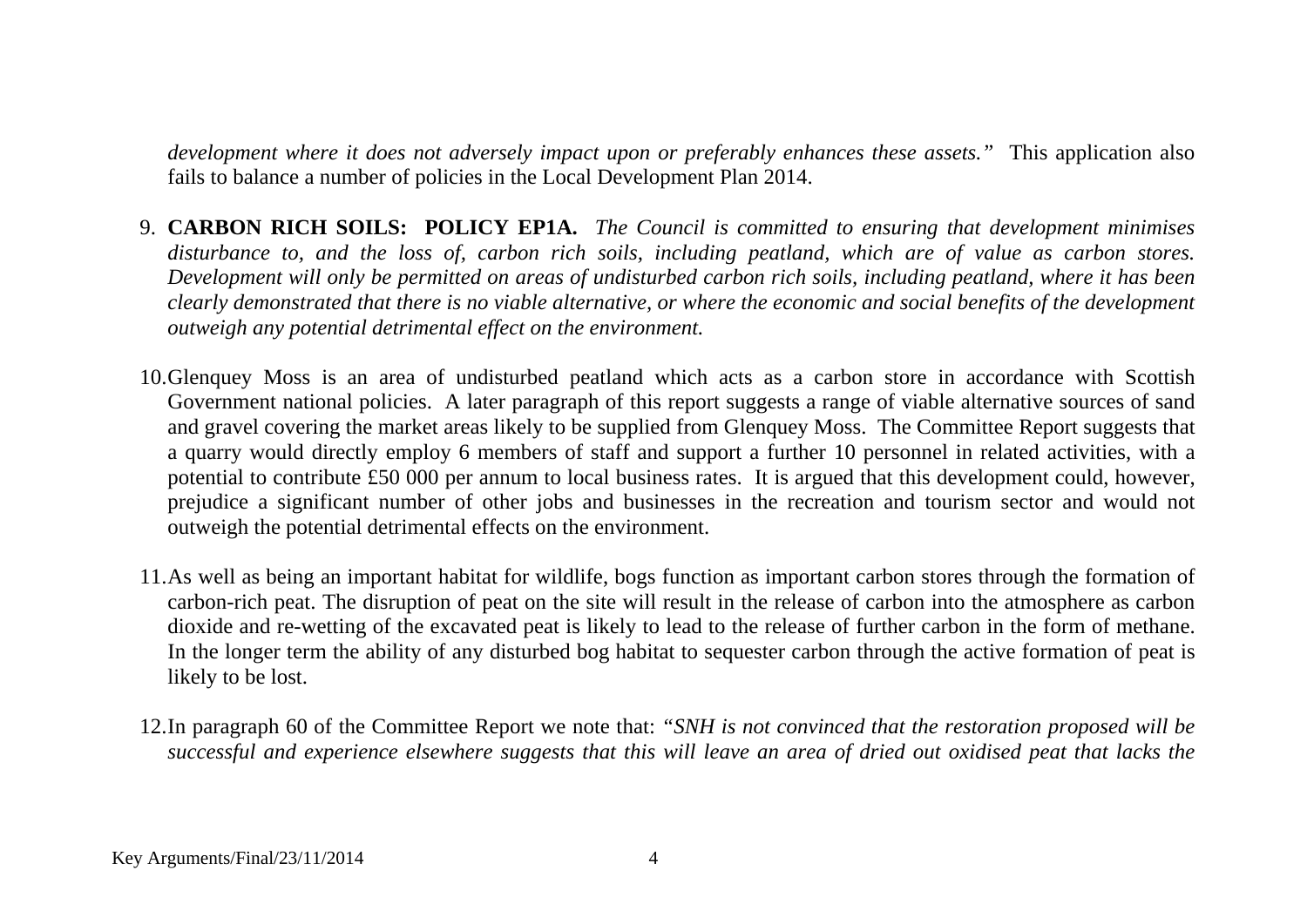*essential peat forming bog mosses. An area of 2 hectares of bog is to be left intact, however it is very difficult to retain or restore the original hydrology of this isolated area of bog and it is unlikely to remain as fully functioning bog habitat."*

- 13.We draw your attention later in this report (paragraph 29) to the very recent 6 October 2014 determination of Planning Appeal Decision (Reference: PPA-170-2081) on the destruction of peat on Nutberry Moss, Dumfries and Galloway. This is the most recent example of the emphasis that Appeals Reporters place on the value and conservation of peatland. Although, "peat cutting" is technically different from the "peat-stripping" planned for Glenquey – the principles regarding the value of peat as a carbon store are the same.
- 14.**ENVIRONMENT: POLICY NE3: BIODIVERSITY***. The Council will seek to protect and enhance all wildlife and wildlife habitats, whether formally designated/protected or not, taking into account the ecosystems and natural processes in the area. The Council will apply the principles of the Tayside Biodiversity Partnership Planning Manual and will take account of the Tayside Local Biodiversity Action Plan (LBAP) and relevant national and European legislation relating to protected species when making decisions about applications for development.*
- 15.Glenquey Moss has been classified as a raised bog and a blanket bog, which is possible by different definitions. These are covered by two priority habitats under Annex I of Council Directive 92/43/EEC; 7130 Blanket bog and 7110 Active raised bogs. Blanket bog also features in the UK Biodiversity Action Plan and is on the Scottish Biodiversity List. Raised bogs are one of Europe's most threatened habitats.
- 16.**GEODIVERSITY:** The application site is a charismatic landscape feature, central to the story of post-glacial formations in the Ochil Hills and described as *"the highest and best defined terrace present within Glen Devon."*  The value of these landscapes is enshrined in Scotland's Geodiversity Charter from which advice has been prepared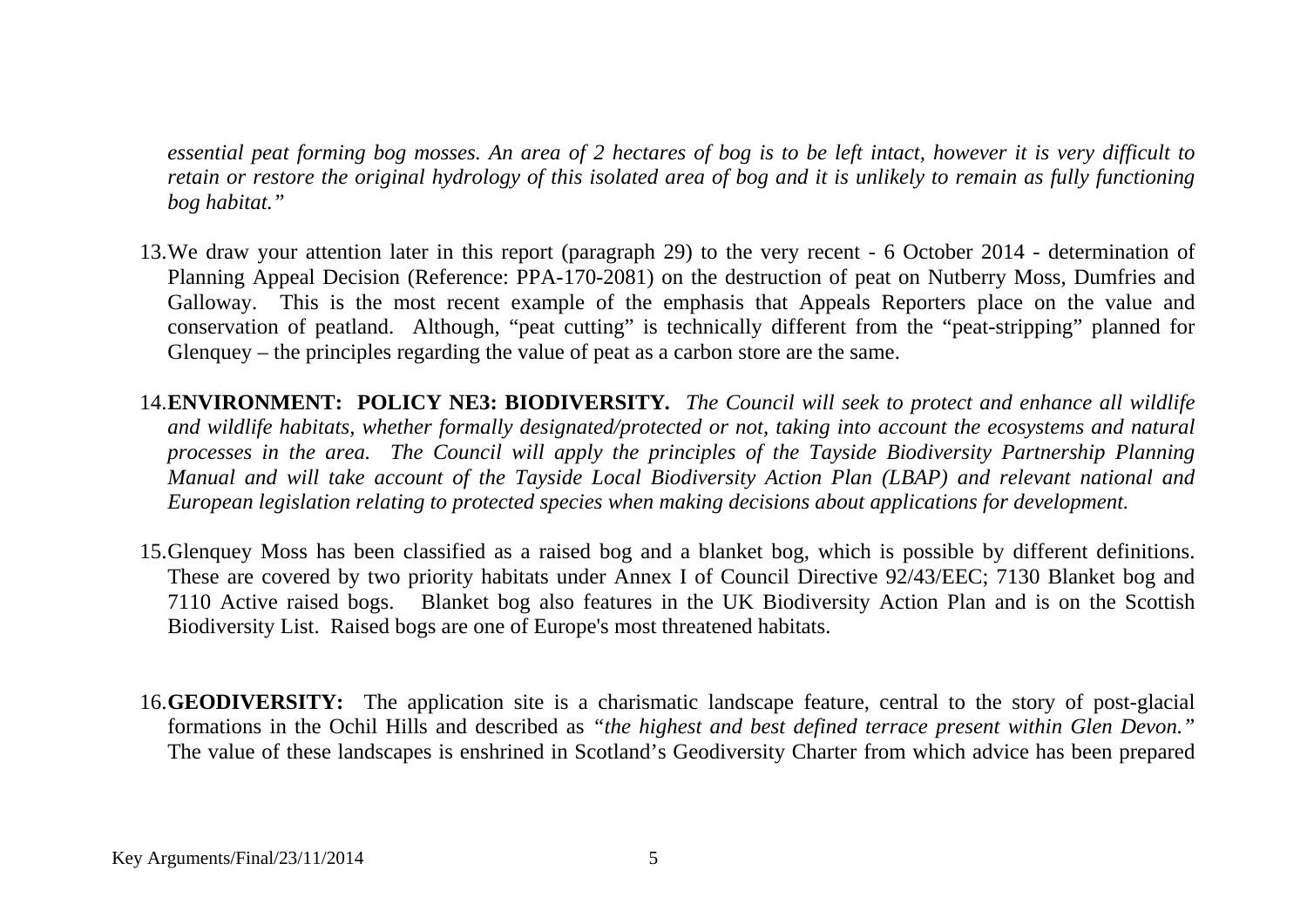for local authorities. *"The key message underpinning the Charter is that the sustainable management and conservation of geodiversity is not simply desirable, but is essential to safeguard the many benefits that geodiversity provides for society. In the current fashion, these can be framed in terms of ecosystem services."* Perth and Kinross Council has signed up to the Geodiversity Charter.

- 17.The ES and the Committee Report fail to acknowledge the significance of the post-glacial delta feature which forms Glenquey Moss. A unique geodiversity site – a lake delta of the 14,000-year-old post-glacial Lake Devon, described by Professor Andrew Russell as: *"the highest and best defined terrace present within Glen Devon."* It is an important feature enabling the understanding of the deglaciation of the Ochil Hills and the formation of Glen Devon. The Committee Report fails to acknowledge the report by Pudsey of Tayside Geodiversity, submitted in April 2014, which described Glenquey Moss as *"the best example of an ice-marginal delta in Perth and Kinross*". The proposed quarry would devastate this important site.
- 18.**LANDSCAPE POLICIES: POLICY ER6:** Is designed to ensure that development and land use change is compatible with the distinctive characteristics and features of Perth & Kinross's landscapes, do not erode local distinctiveness, diversity, quality, the historic and cultural dimension and the, visual and scenic qualities of the landscape experience. Developments are required to safeguard views, viewpoints and landmarks, safeguard the tranquil qualities of the area's landscapes and the relative wildness of the area's landscapes. Policy ER6 also states that: *"development proposals will be supported where they do not conflict with the aim of maintaining and enhancing the landscape qualities of Perth and Kinross"* and to *"incorporate measures for protecting and enhancing the ecological, geological, geomorphological" aspects.*
- 19.The current application will erode local distinctiveness, diversity, quality and scenic qualities of the landscape experience. This development will not safeguard views, viewpoints and landmarks nor the tranquil qualities of the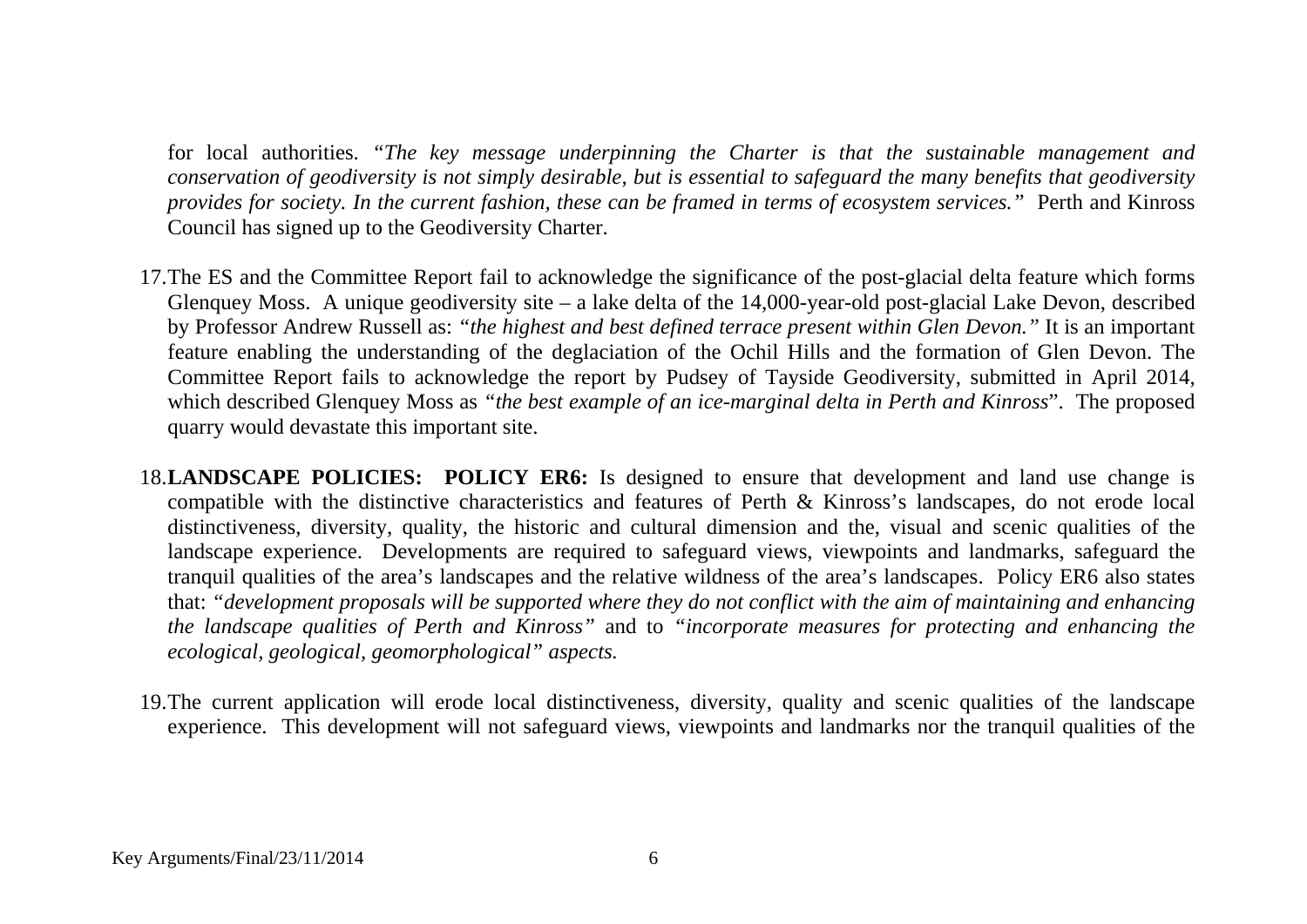area's landscapes. It will result in a severe loss of amenity to the community with increased traffic, noise and disruption of the peaceful enjoyment of the countryside.

20.**SUPPLEMENTARY GUIDANCE ON LANDSCAPE:** As an integral part of the Local Development Plan, the Council is progressing its *Supplementary Guidance on Landscape,* with a Consultation Document due out in Autumn 2014. The purposes of Local Landscape Areas are to:

- safeguard and enhance the character and quality of landscapes, which are important or particularly valued regionally or locally;
- promote understanding and awareness of the distinctive character and special qualities of local landscapes;
- safeguard and promote important settings for outdoor recreation and tourism locally.

It is probable that the Ochil Hills, including the Glen Devon/ Glen Quey area will be afforded the accolade of Local Landscape Area and it is submitted that this review is a **material consideration** in this application.

# 21.**MINERALS POLICIES: POLICY ER4A: EXTRACTION***. Favourable consideration will be given to proposals*

*for the extraction of minerals, where:*

- *a) it can be demonstrated that there are local, regional and/or national market requirements for the mineral that cannot be satisfied by greater efficiency at existing workings or other alternative sources; or*
- *b) it would assist in maintaining, as a minimum, a ten-year landbank for aggregates within a recognised market area*

Glenquey Moss is not identified as a site for minerals extraction in the Local Development Plan 2014.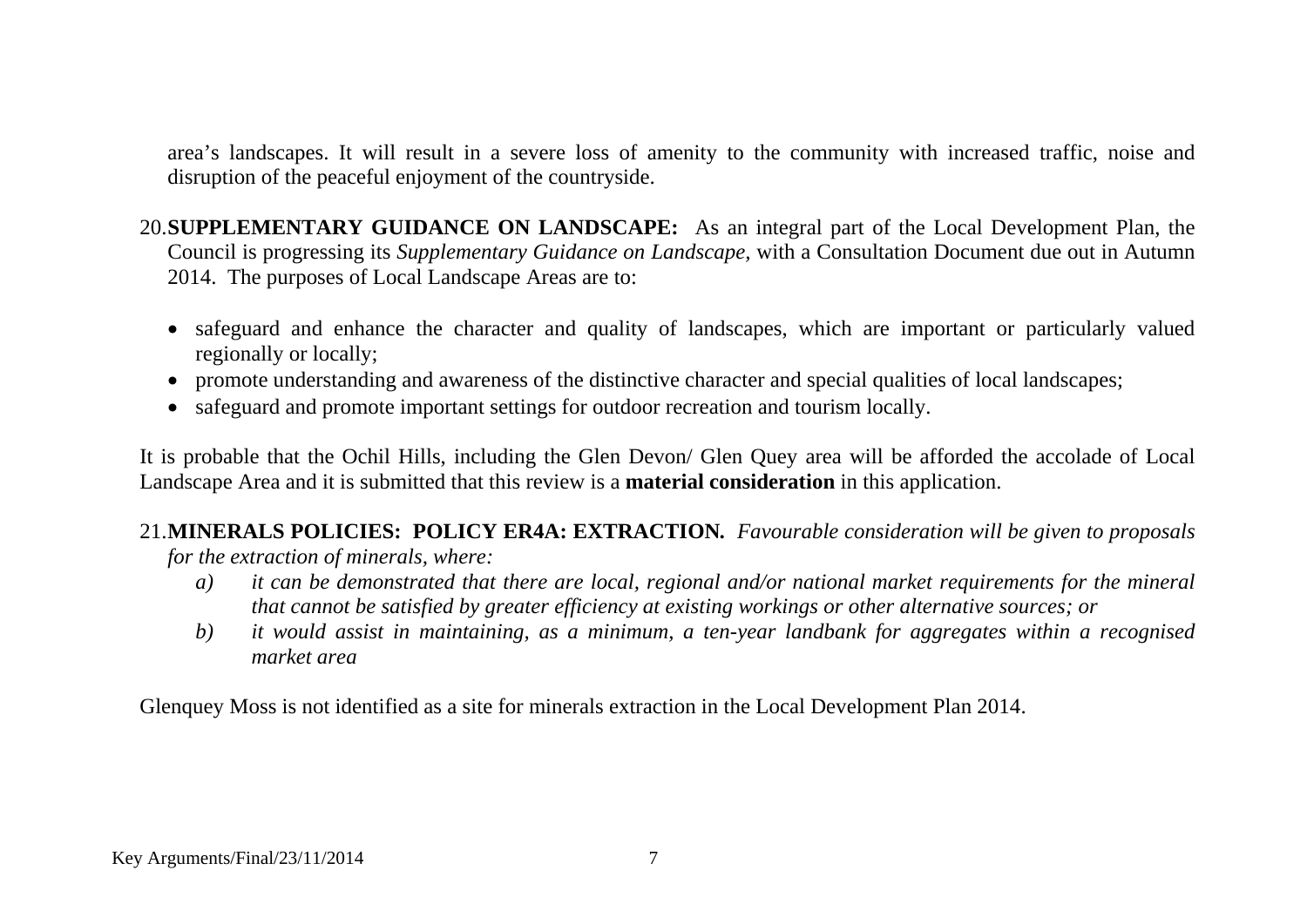- 22.**Market Requirement, Alternative Sources and Ten-Year Landbank.** Since the original planning permission was granted in 1964, there has been no commercial exploitation of the site over a period of 49 years. The Committee Report refers frequently to the need for this site and its inclusion in the 10-year landbank. We address this in detail in Appendix A. In 2005, the combined Tayside and Fife survey area produced 1.813 million tonnes of sand and gravel. The forecast output from Glenquey is only 0.16 million tonnes per annum.
- 23.Despite the requirements of Policy ER4A, the applicant has not considered any alternative sites. We do not agree that *"it makes both economic and environmental sense to continue the consent rather than release a new greenfield site elsewhere."* We consider that Glenquey Moss, is itself, a "greenfield site" and that there are many more lesssensitive locations to extract sand and gravel. We do not agree that *"within the context of the existing consent and it's inclusion within the 10 year supply land bank that the need for the development has been satisfactorily justified".* (Committee Report - Paragraphs 84/85)
- 24.**EFFICIENCY AND WASTE: ER4C: EFFICIENCY AND WASTE.** *Greater efficiency in the use of primary mineral resources is encouraged. Minerals and other extractive development will minimise the production of waste. Construction activities will be encouraged to use recycled aggregate/other materials where possible.*

Permitting an extension to a source of natural, non-renewable, sand and gravel will not encourage the use of recycled aggregates.

### **INADEQUATE ENVIRONMENTAL STATEMENT**

25.This planning application is underpinned by an Environmental Statement which is regarded as inadequate and flawed. A number of subsequent individual reports, produced by qualified and competent authors, have demonstrated the inadequacy of the Environmental Statement upon which this application is based. Paragraph 126 of Scottish Planning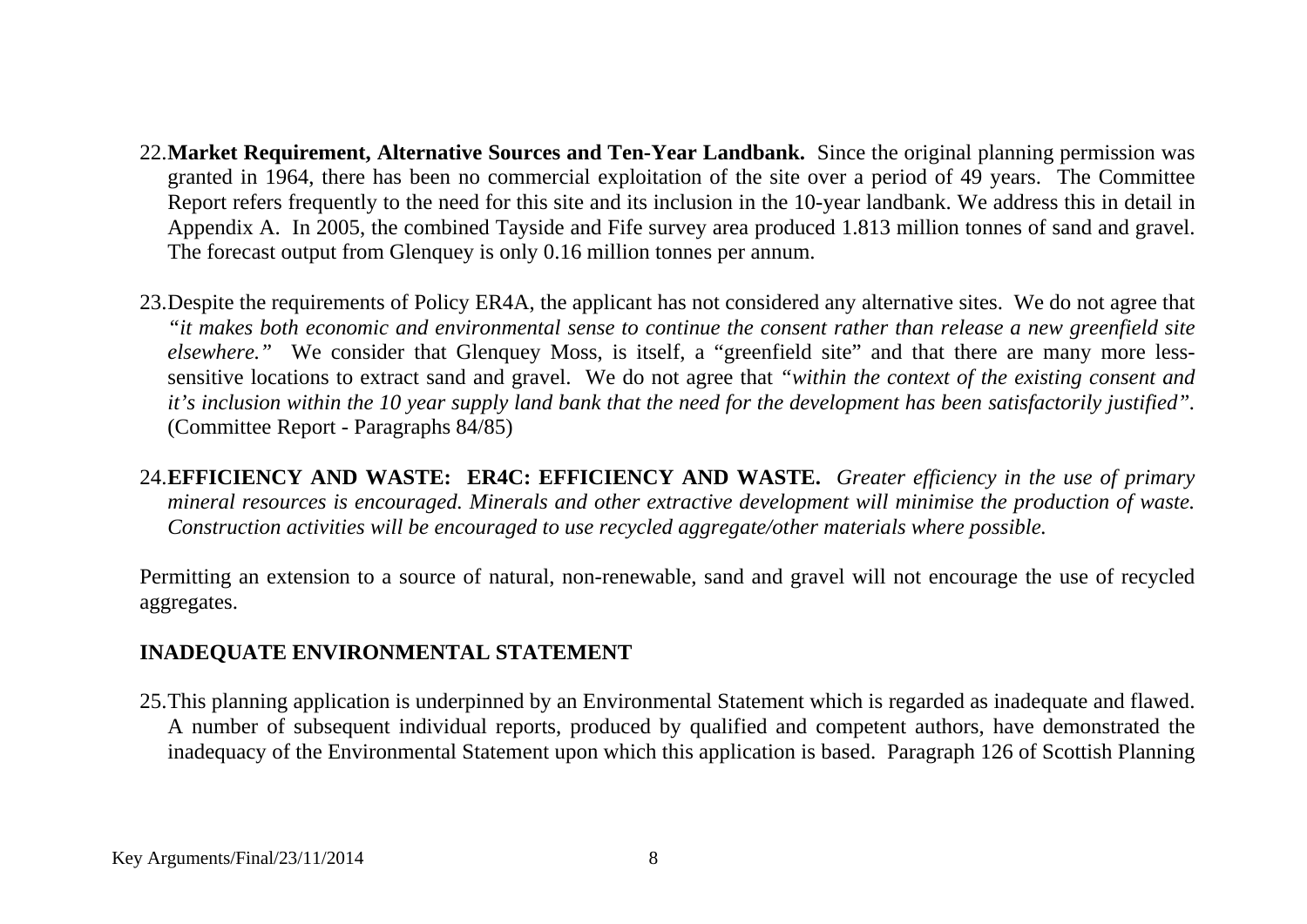Circular 3, 201,1 deals with the inadequacy of Environmental Statements and refers to the English case of R v Cornwall CC ex parte Hardy [2001 JPL 786]. In this appeal case, albeit in England, planning permission for extension of a landfill site was quashed, because insufficient information had been placed before the planning authority to enable it to make a proper decision.

26.Among other issues, the current Environmental Statement (ES) fails to adequately address:

- a) **European Union Habitats Directive.** The Environmental Statement (ES) provided with the application has failed to sufficiently assess the importance of the site under the European Habitats Directive and other legislation. The Environmental Statement fails to provide information required by Council Directive 85/337/EEC in terms of an adequate assessment, which will lead to the unjustified loss of a priority habitat under Annex I of Council Directive 92/43/EEC and a species under Annex I of Council Directive 2009/147/EC.
- b) **Geodiversity:** The ES ignores the important geodiversity value of the site. In 2014, Tayside Geodiversity, submitted a report, which emphasised the importance of the whole, 14,000 year-old, sand and gravel formation of the Glenquey Moss as *"the best example of an ice-marginal delta in Perth and Kinross".* This has not been referred to in the Committee Report.
- c) **Vegetation Survey**: Scottish Natural Heritage (SNH) was critical of the lack of a proper vegetation (NVC) survey and concluded that the mitigation measures were unlikely to succeed and would lead to the release of greenhouse gases.
- d) **Invertebrate Survey:** SNH concerns about the lack of an invertebrate survey have been supported by Buglife in a letter as recently as November 2014, recommending refusal of this application. The results of two independent surveys *(Godfrey, (2013) and Lavery, (2012)* have shown a number of uncommon insects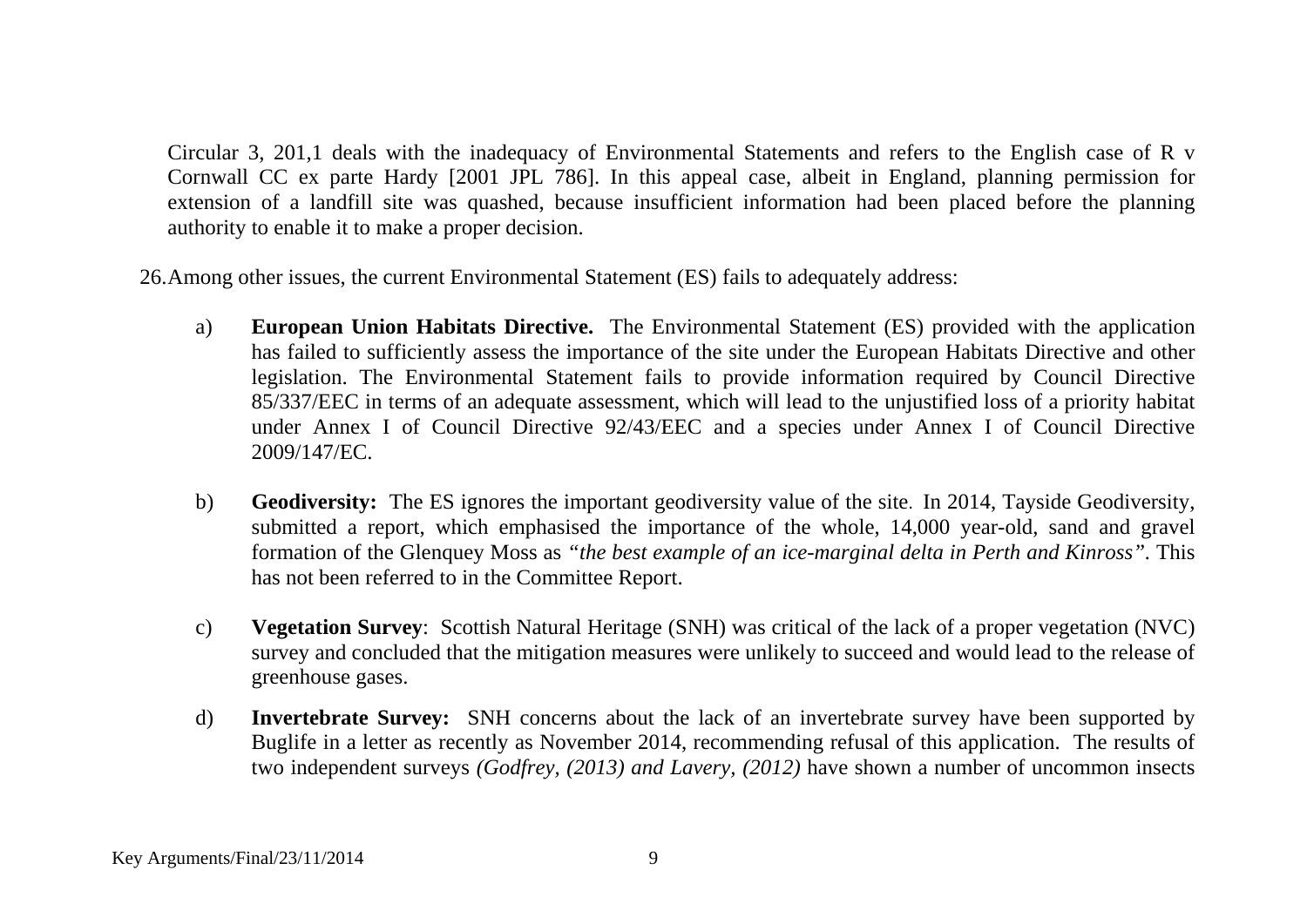and spiders, including a UK Red Data List species and one species on the Scottish Biodiversity List. The ES omitted an invertebrate survey.

- e) **Bird Survey:** The ES provided only a survey of breeding birds. This included a number of species of conservation concern, but did not include the Short-eared Owl *Asio flammeus*, which was recorded by an independent survey. Short-eared Owl is listed in Annex I of the European Birds Directive 2009/147/EC. However, the ES also failed to consider the birds which bred "around" the site, as required by the EIA Regulations, and use the Moss for feeding and resting. It therefore failed to consider a number of important species, including the black grouse, a Red List species, which is starting to recover a population around the new native woodlands planted by the Woodland Trust. In November 2014, the RSPB submitted a letter emphasising the importance of Glenquey Moss and highlighted their disappointment with this application. The Moss also supports a colony of badgers.
- f) **Greenhouse Gases and Climate Change:** SNH pointed out that the release of greenhouse gases from the proposed operation would be inevitable. The Scottish Government is spending £15 million on the restoration of Scotland's peatlands, because it recognises the value they have in storing greenhouse gases to help reduce the effects of climate change. The proposals in the current application would reduce the value of this investment. Destroying peatlands also leads to the loss of the peat archive, where the climate record has been stored over thousands of years. Archives from these bogs are being used to help understand changes in our current climate. The ES is silent on the release of greenhouse gases and their effect on climate change.
- g) **Connectivity of Habitats.** The Local Development Plan stresses the need to provide connectivity between habitats. Glenquey Moss forms a key link in the network of ecosystems in Glen Devon, connecting the water ecosystems of Castlehill, Glen Quey and Glen Sherup reservoirs and the Woodland Trust's new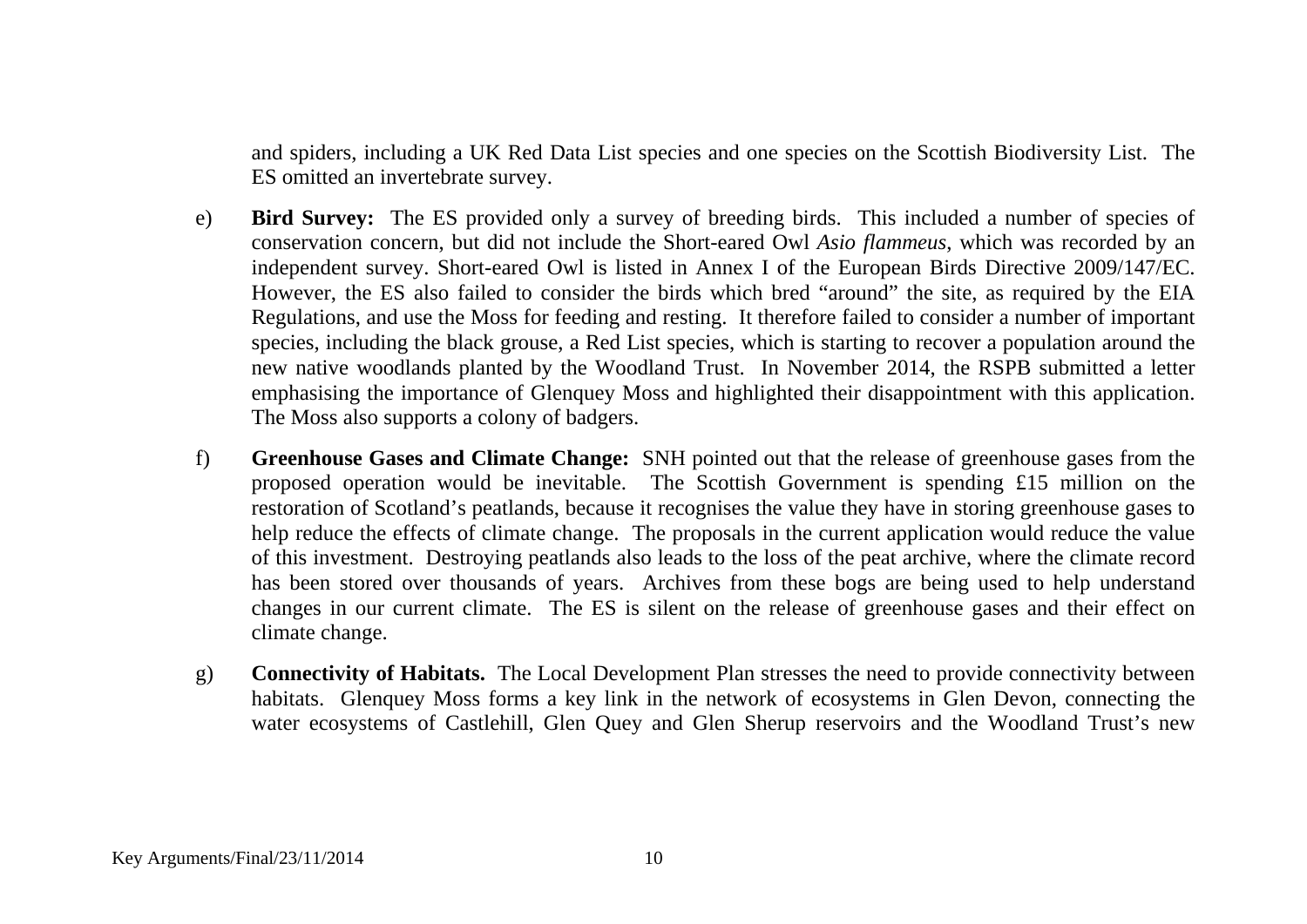native woodlands at Geordie's Wood, Glen Quey and Glen Sherup. The ES does not consider the wider linkage of Glenquey Moss in the Glen Devon ecosystem

- 27.Paragraph 108 of the Committee Report acknowledges a key document submitted by a member of the public, Alistair Godfrey. *"Glenquey Moss, Blanket Bogs of the Ochil Hill and Raised Bogs in Perth and Kinross"* in 2013, but does not adequately evaluate its significance in correcting the Environmental Statement. The Committee Report ignores equally- significant reports by Lavery (2012) and Jamieson; *Briefing Note 2. Issues of Diversity.* (2013). There is no reference to the further information and recommendation for refusal provided by Buglife, *(letter to Perth and Kinross Council, 11 November 2014)* and the disappointment expressed by Royal Society for the Protection of Birds, *(letter to Perth and Kinross Council, November 2014)* - on the ecological importance of Glenquey Moss.
- 28.We do not accept (paragraph 116) that this site *"is of no special interest".* If the site is considered by SNH to be *"of low diversity*" this may be because it has not yet been adequately surveyed. (See references above). If it is of no special interest, why are so many surveys required under Conditions 28 and 29 in the Committee Report? These surveys should be carried out before considering this application, when they may be subject to public consultation and scrutiny. We do not accept that the raised bog *"has been modified and is not of such importance to require any special protection."* Glenquey Moss is an active raised bog and, taking account of its geodiversity and biodiversity values, deserves designation, perhaps as a Local Nature Reserve.

### **RELEVANT APPEAL DECISIONS**

29.A very recent appeal decision (PPA-170-2081) (6 October 2014), by a Reporter appointed by the Scottish Ministers, refused an appeal against a planning authority for an extension to the period of peat extraction on a site. *"The key issue involves balancing the economic value of the continued extraction of horticultural peat at Nutberry Moss against the adverse environmental impact of further carbon emissions and depleted carbon storage at the site."* The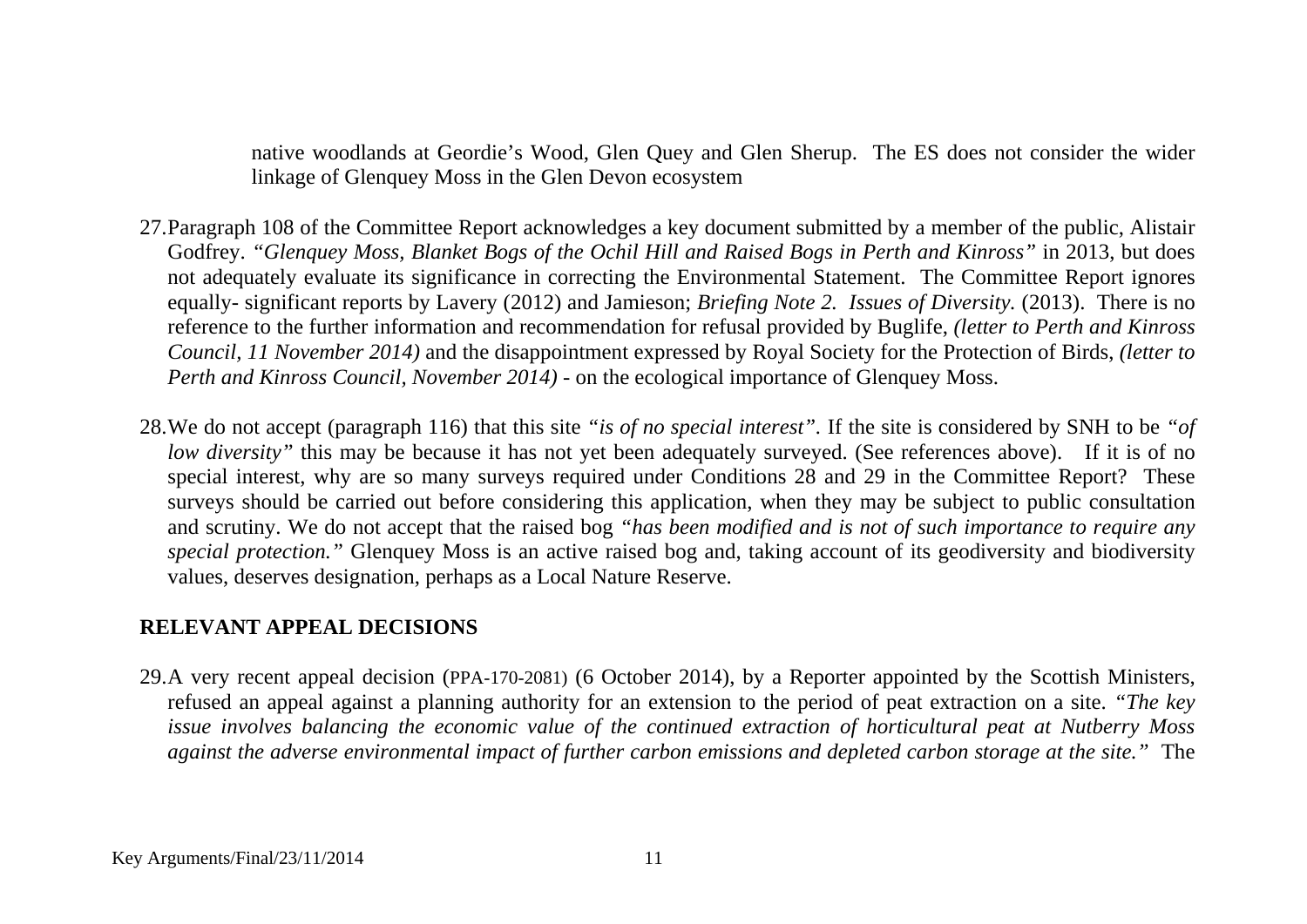need for public bodies to undertake their duties under the Climate Change (Scotland) Act 2009 was emphasised. The Reporter commented on the years of damage to the site by peat extraction and took account of people who were employed there. Although damaged, the site is believed to have the potential for restoration. In his Appeal Decision Notice, having regard to the loss of employment, the Reporter agreed with the time-limit imposed by the Council and reduced the period of extension from 25 to 10 years. He also added an additional 10 rigorous conditions to ensure the site was regenerated and returned to an active peat bog at the end of the 10-year operation. Three of the material considerations upon which the Reporter based his decision were:

- The Climate Change Scotland Act
- The Low Carbon Scotland
- The emerging National Peatland Plan

### **RELEVANT MATERIAL CONSIDERATIONS**

- 30.The range of issues which may be considered as "material" is given in the PKC Planning website. We cannot agree with **Section B of the Committee Report - JUSTIFICATION***: "The proposed development of the site is in accordance with the Development Plan and there are no material considerations that indicate otherwise".* We draw your attention, below, to a number of significant **material considerations.**
- 31.Both the **National Planning Framework (NPF3)** and **Scottish Planning Policy (SPP)** have recently been reviewed (2014) and refer to the value of conserving peatland as a means of carbon capture and storage. Both are aimed at achieving a low carbon Scotland. According to NPF3, the National Peatland Plan will provide guidance for planning and decision making in relation to this internationally-significant resource. However, this plan has not yet been published. In the meantime there is no specific guidance in relation to applications for time-extensions of currently authorised peat workings, such as those at Nutberry Moss. However, the Reporter noted "*the absence of this specific*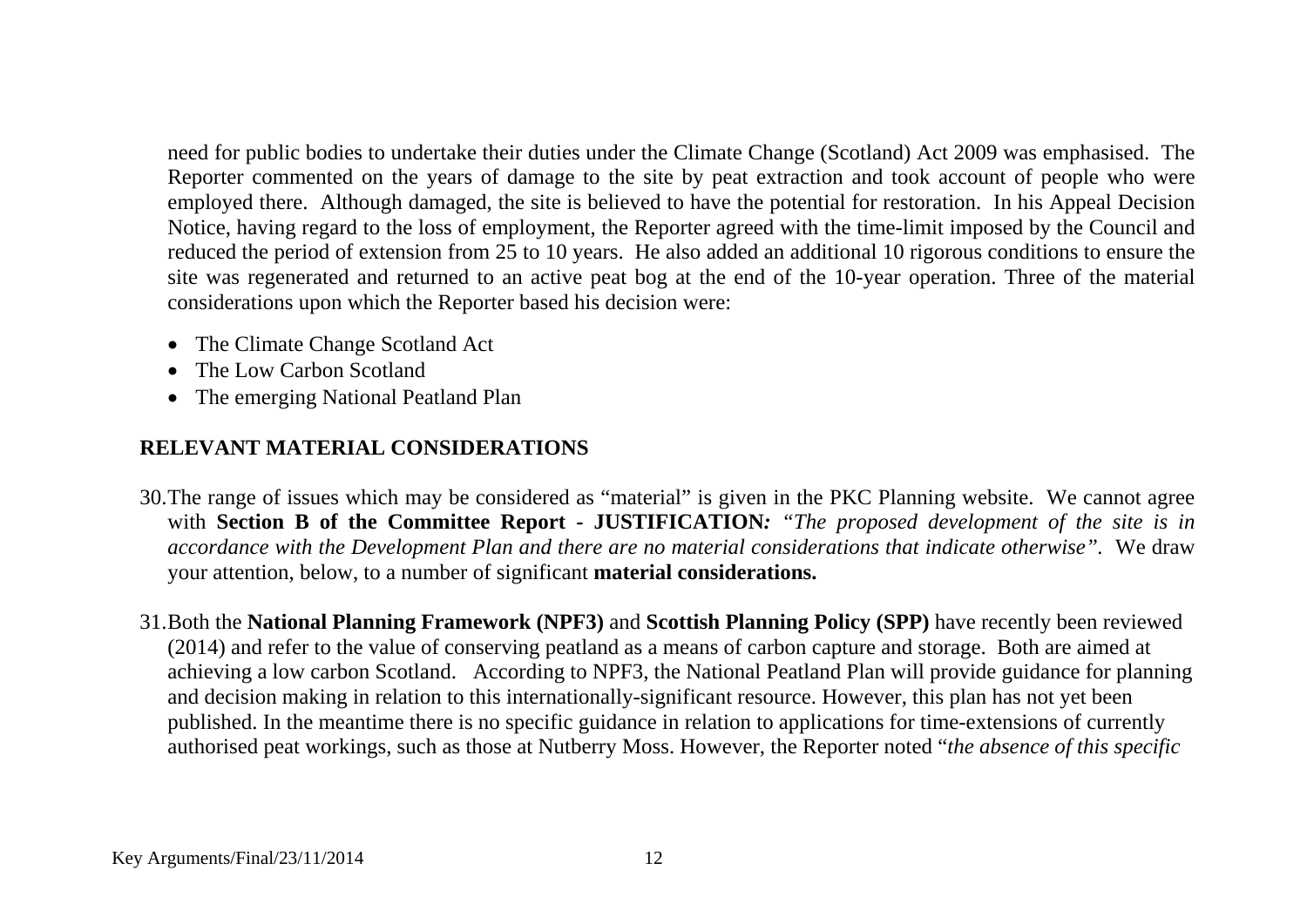*guidance does not of itself justify extending the working life of Nutberry Moss to 25 years without regard to other material considerations."*

- 32.**The Climate Change (Scotland) Act 2009:** The Climate Change (Scotland) Act 2009 is another important **material consideration,** as it sets ambitious, binding carbon emissions targets, and requires public bodies in exercising their functions to act in the way best calculated to contribute to the delivery of these targets and in a way that they consider is most sustainable. Scottish emissions for the year 2050 is set at least 80% lower than the 1990 baseline and sets an interim target of a 42% reduction by 2020. These statutory targets are important **material considerations**."
- 33.**Low Carbon Scotland:** *"The Low Carbon Scotland: Meeting Our Emissions Reduction Targets 2013-2027"* report (RPP2) underlines the importance of peat in the achievement of these targets and explains the consequences of continued extraction. NPF3 is clear that planning must facilitate the transition to a low carbon economy and help deliver the aims of RPP and must be a **material consideration** for this application.
- 34.**National Peatland Plan:** SNH is currently consulting on *'Scotland's National Peatland Plan'* which includes the formation of the National Peatland group to facilitate and advise on good practice and proportionate restoration activity. Pending the National Peatland Plan the Reporter concludes that: *"the best source of information on current best practice in this regard is the consultation advice of Scottish Natural Heritage".* In the case of this application SNH is not convinced that the restoration proposed for the stripped areas will be successful. Experience elsewhere in Scotland suggests that this will leave an area of dried out oxidised peat that lacks the essential peat-forming bog mosses. SNH therefore consider that the proposal appears to be contrary to Scottish Planning Policy 2010 and local plan policies over the loss of peatlands and is concerned that the proposed restoration scheme to re-create bog habitat is complex and the protection of any retained bog is problematical. SNH advice and the emerging National Peatland Plan must be considered **material considerations** in this application.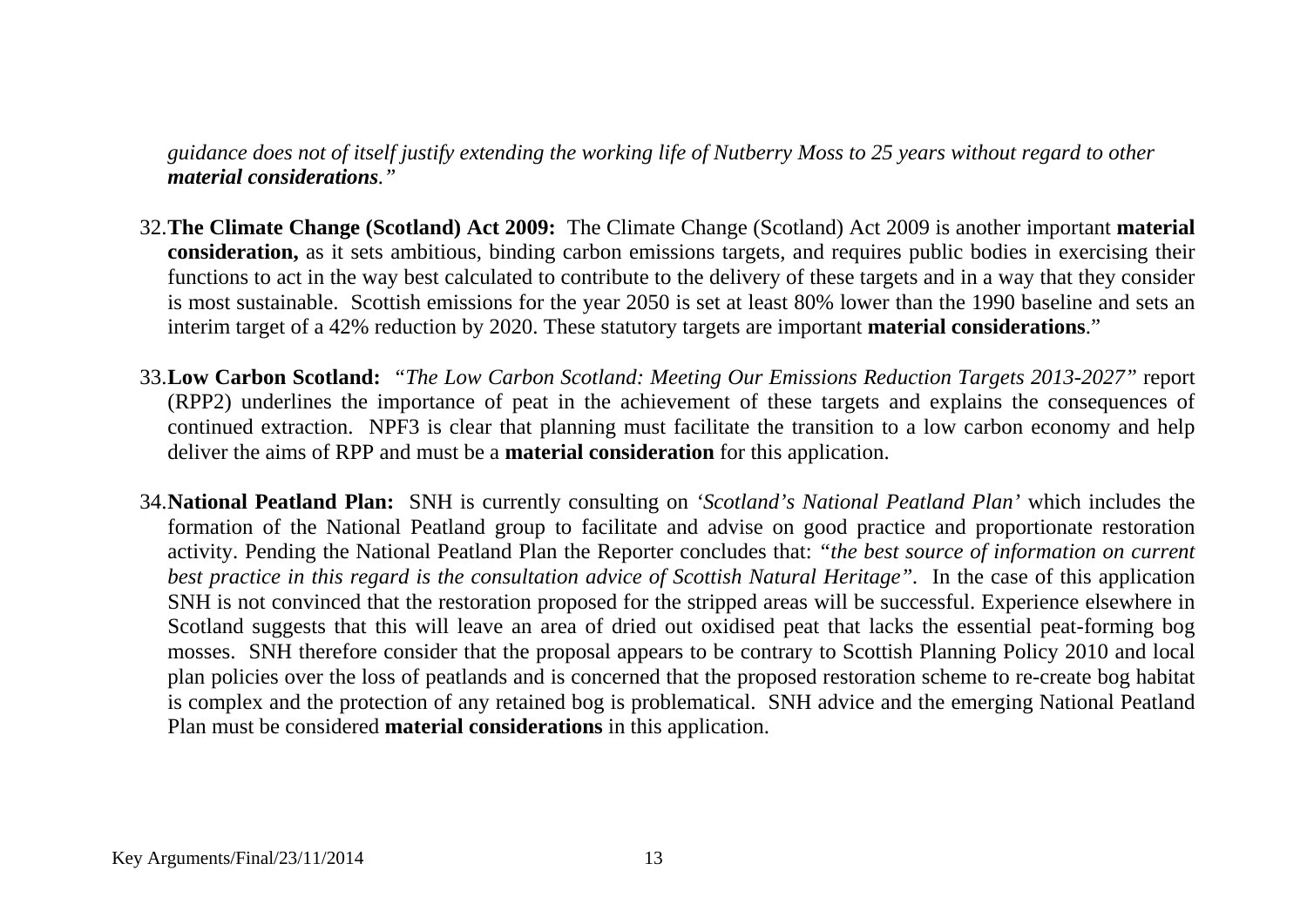### **OTHER MATERIAL CONSIDERATIONS**

- 35.**Perth and Kinross Council - Supplementary Guidance on Landscap**e. As an integral part of the Local Development Plan, the emerging *Supplementary Guidance on Landscape* must be a **material consideration** in this application.
- 36.**The Scottish Government's Land Use Strategy.** The Scottish Government's Land Use Strategy, *'Getting the Best From Our Land'* (2011) is aimed at achieving a more integrated approach to land use. It sets out key principles for sustainable land use to guide policy and decision making in the management of Scotland's land. It emphasises that land use should deliver multiple benefits, - the "*Ecosystem Services Approach"* - and encourages making best use of assets to support primary activities including carbon storage. Glenquey Moss offers multiple benefits to the community but excavating it for sand and gravel would eliminate, or seriously degrade, the other possibilities. Scottish Planning Policy supports sustainable development. The mineral reserve at Glenquey is relatively small and finite and offers only short-term gain as opposed to the long-term sustainable value of the natural environment. It is estimated that the value of Scottish aggregate production in 2005 was £92 million, compared to a tourism spend of £10 billion in 2013. Much of the future employment in sustainable land-use activities in Glen Devon is likely to come from recreation, tourism and agriculture.
- **Recreation and Tourism.** VisitScotland highlighted the potential of wildlife tourism in its strategic review Scottish Tourism: The Next Decade 2006 – which is a **material consideration**: Glen Devon already has a strong tourism infrastructure including a network of trails for walking, cycling and horse-riding, a well-loved tourist route along the A823 to Gleneagles and a number of tourism-based enterprises such as the Tormaukin Hotel, a holiday chalet park, a pony-tekking centre and three commercial trout fisheries.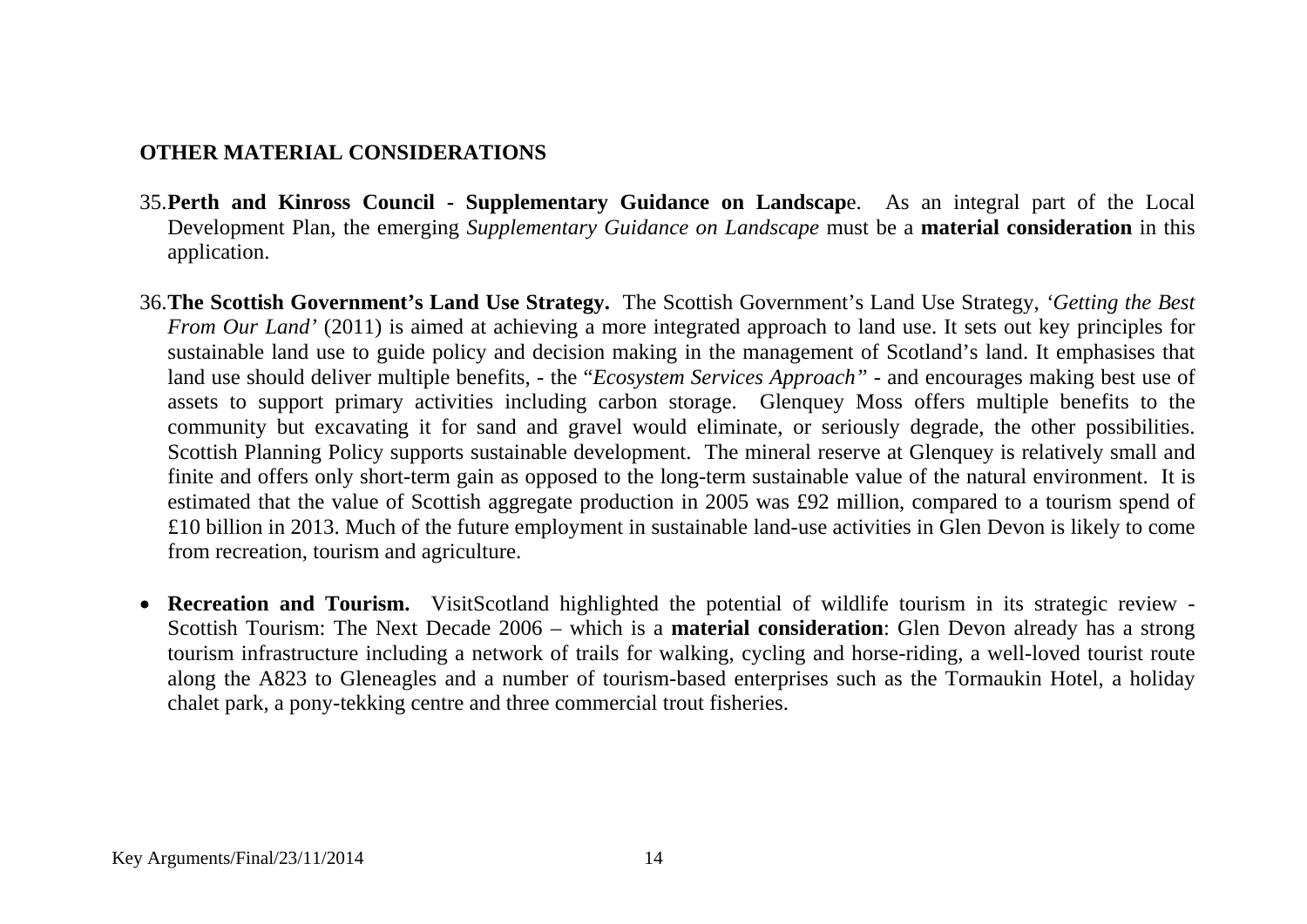• **Agriculture.** The Scottish Rural Development Programme (SRDP) is the Scottish Government's mechanism to fund land-managers to tackle environmental priorities in the countryside. SRDP must therefore be a **material consideration** for this planning application. At least four Rural Priorities for Tayside, within the SRDP, would be relevant to Glenquey Moss.

#### **THE LEGALITY AND CURRENT STATUS OF THE, SO-CALLED, "EXTANT" CONSENT.**

- 37.There is still considerable doubt as to the legitimacy and the current status of the, so-called, "extant" planning permission. The Committee Report makes frequent reference to the fact that the 1984/1991 permission is extant. Insofar as we interpret Section 42 of the 1997 Act, it is only extant within the time-limit imposed by the conditions. Since the condition expired in 2011, we believe it is no longer a valid permission.
- 38.There is doubt as to whether the historic permissions were properly granted, under which sections of which legislation, at which date. There is doubt as to whether activities on the site were started within the correct timescales, which would affect the legitimacy of any "extant" permission. We have not, so far, seen a convincing audit trail of decision-making, which might not be subject to legal challenge. There are also a number of anomalies in the process under which this application has been considered which do not inspire confidence.

### **REQUEST FOR REFUSAL**

39.We believe you have the power under Section 42 (b) of the Town and Country Planning (Scotland) Act 1997 (as amended) to maintain the existing conditions under which the permission was previously granted i.e. for 20 years to expire in 2011. This is confirmed in paragraph 76 of the Committee Report: *"if they decide that planning permission should be granted subject to the same conditions as those subject to which the previous permission was granted, they shall refuse the application."*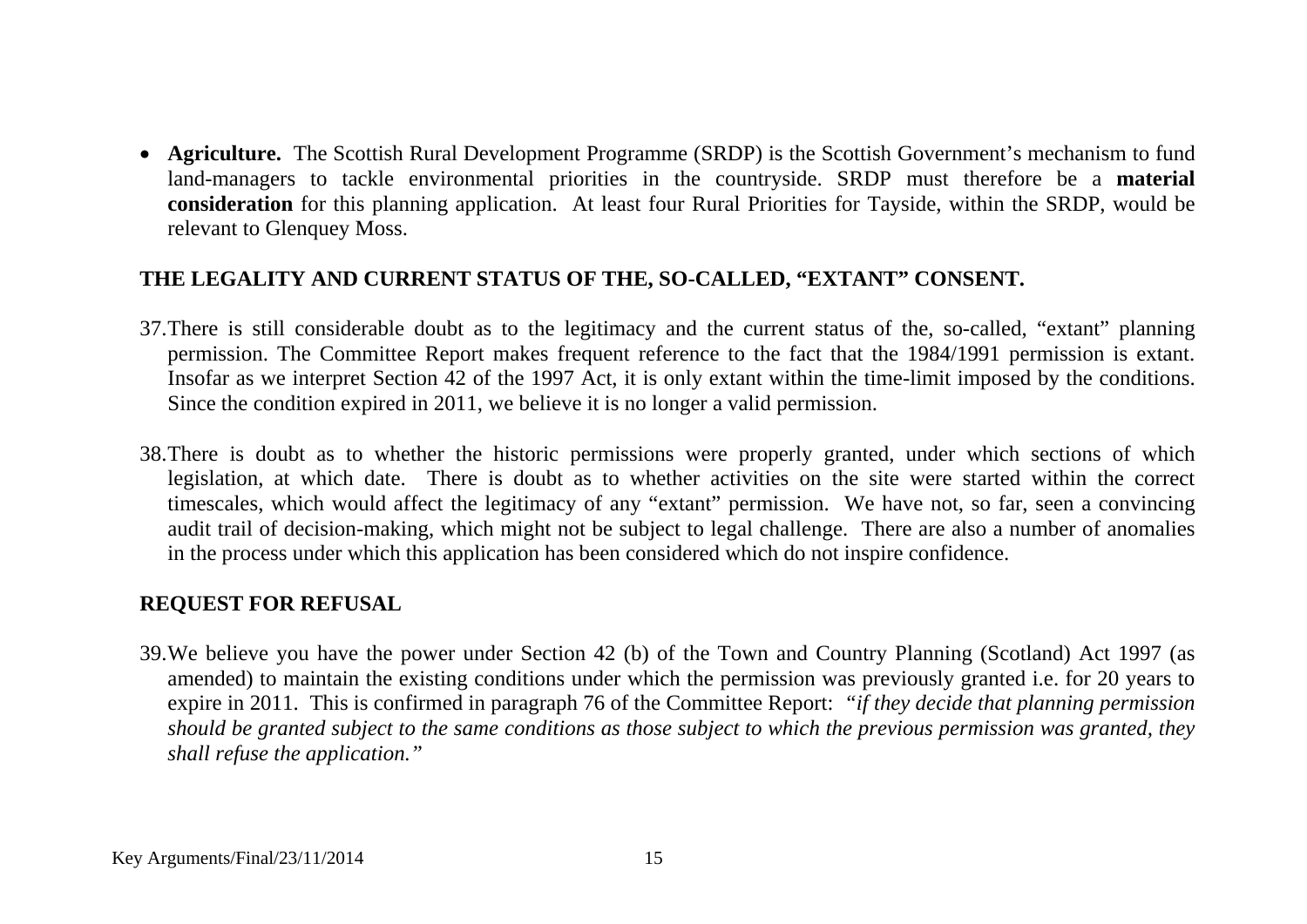### **WE RESPECTFULLY REQUEST THAT THE DEVELOPMENT MANAGEMENT COMMITTEE REFUSE THE APPLICATION ON THE FOLLOWING GROUNDS**:

- It does not properly balance a number of key Local Development Plan policies;
- The application is based upon an inadequate and flawed Environmental Statement, which could result in a breach of EU legislation;
- A number of **material considerations** have arisen since this historic permission was first granted and have not been addressed in the Committee Report;
- There is also considerable doubt about the legality and status of the so-called "extant" permission and about some of the processes involved in determining the application.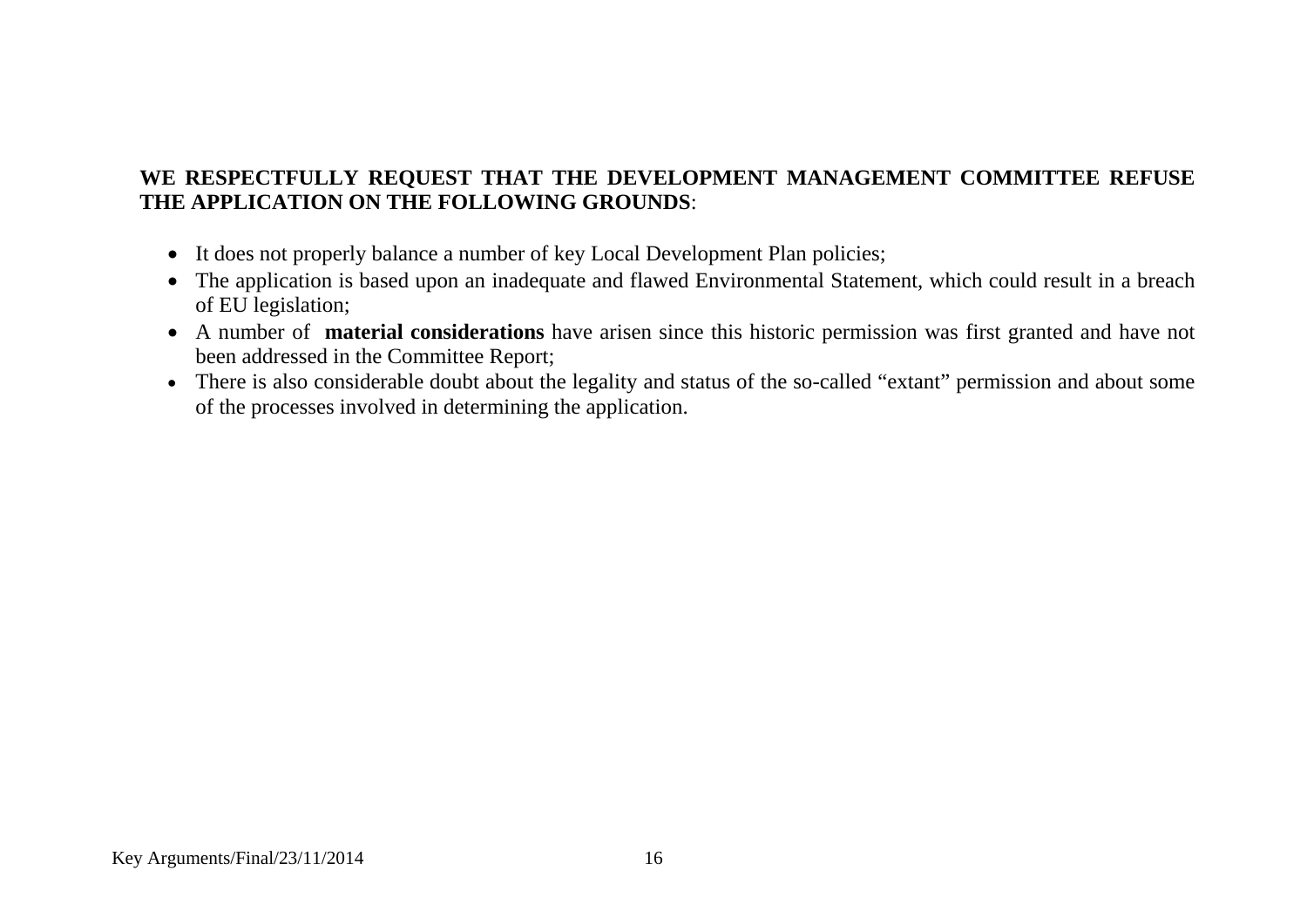**Submitted by:**

**"Stop the Quarry: Save Glenquey" Campaign and Friends of the Ochils (Scottish Charity SC022034)**

**19 November 2014**

Key Arguments/Final/23/11/2014 17

**Glenquey Moss from the Visitor Car Park at Castlehill Reservoir**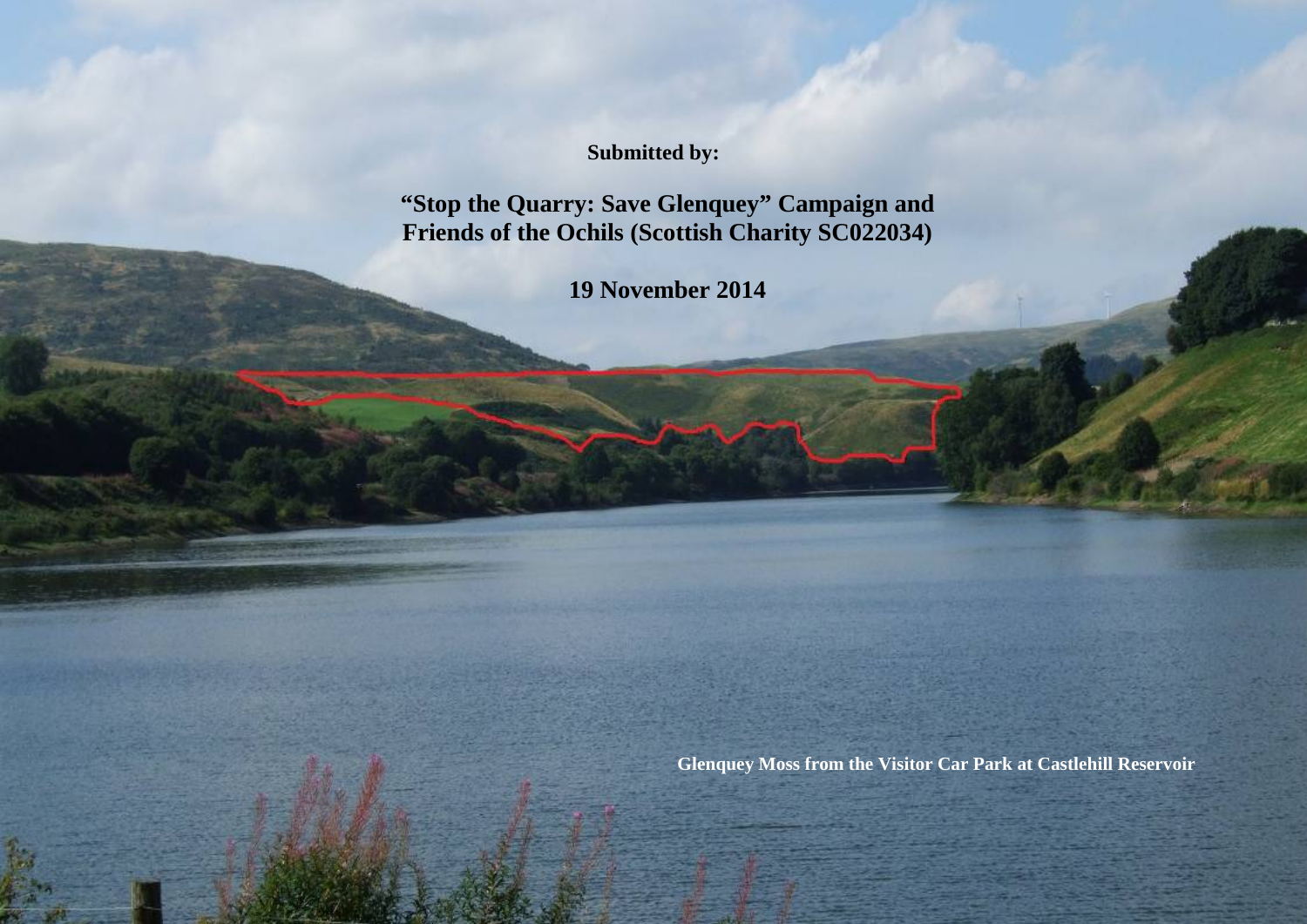### **APPENDIX A: MINERALS.**

**Market Requirement.** Since the original planning permission was granted in 1964, there has been no commercial exploitation of the site over a period of 49 years. This suggests there has been no demand for the aggregates from this site within the market area over this period.

The *Scottish Aggregates Survey 2005 (2007)* notes that: "*The demand for aggregates in each geographical part of Scotland varies considerably and is likely to be influenced by development pressures in areas with high population density where access to suitable local resources is often restricted. Market areas are generally set in relation to the economic viability of transporting the resource. This effectively means that in certain areas, particularly in the central belt, market areas will extend beyond local authority boundaries whilst in some rural areas local resources will be used in the main to satisfy local needs".* 

**Alternative Sources**. There appears to have been no consideration of alternative sources which could serve the same market and the 10-year landbank. The applicant company currently operates other active sand and gravel quarries in Lanarkshire, Midlothian, Borders, Fife and Perth – all much closer to the main market areas of Central Scotland. . Four of the applicant's alternative sites - *Loanleven, Almondbank, Perth; Collessie, Ladybank, Fife; Temple, Midlothian; Hyndford, Lanark* - are located within the 50 km nominal delivery radius, There are additional quarries, not owned by the applicant, which also serve the Central Scotland market. *- Balado, Kinross; Tulliallan, Fife; Cambusmore, Callander* serving the same area.

**Ten-Year Landbank.** This approach is intended to ensure that a stock of reserves, with planning permission, is maintained to ensure adequate supplies of minerals over a minimum 10 year period based on current production levels. No evidence has been submitted to justify the inclusion of Glenquey Moss in a 10-year landbank. No estimate has been provided of the volume of aggregates required over this period, the variations in the economic cycle and the target percentage of recycled